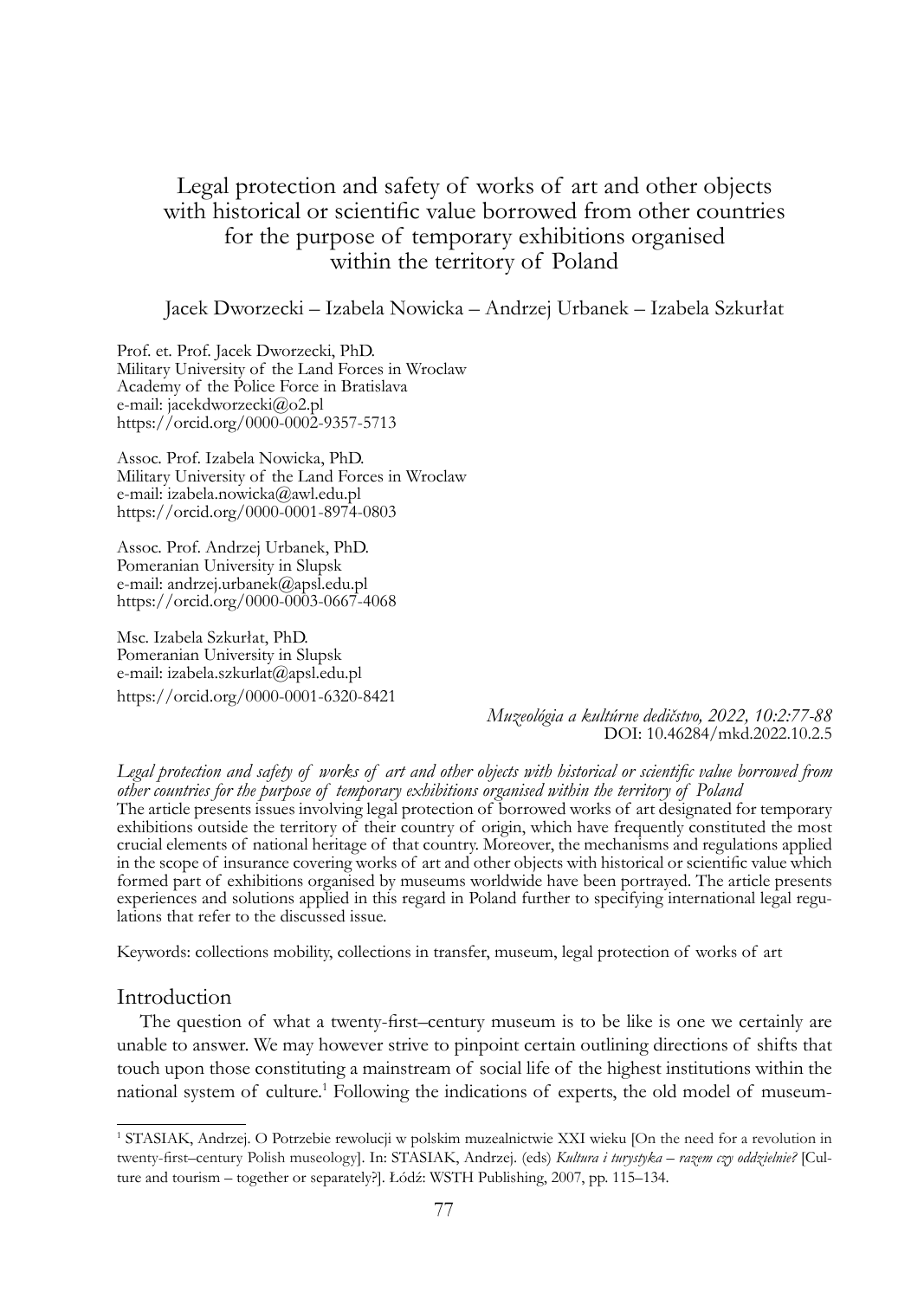templum faded away a long time ago and has been replaced by the model of museum-forum, thus, audience-friendly and audience-open institution, which is attentive when it comes to the needs and individual experiences of all visitors.2 This undoubtedly stems from a number of initiatives undertaken by the museum personnel, targeted at exposing museum exhibits to the widest possible group of recipients. The changing social reality has imposed on these institutions and specifically on the people that represent them a broader perspective in the perception of the role museums ought to play in social awareness as well as a flexible reactivity and openness to changes in the forms and methods by which to stay connected to the audience. Nowadays this challenge is faced not only by the museum employees of a given country but also by the whole international society, including state authorities. In this context considerations regarding the protection and safety of works of art and other movable items with historical, artistic or scientific value borrowed for temporary exhibitions organised in the territory of a given country have gained significance. The current form of the binding regulations in this scope has shaped itself on the basis of experiences gained by individual countries, which resulted in the implementation of international legal frameworks and general assumptions, these achievements subsequently entering the regulations of individual countries. It does not however mean that legal protection over movable items with historical, artistic or scientific value borrowed for temporary exhibitions organised in the territory of a given country has become trouble-free. The country and insurance guarantees necessary to execute the adopted form of protection became a critical issue. Restrictions on culture promotion through the displaying of works of art stem not only from the lack or shortage of legal regulations but also from the occurrence of situations with an unexpected course or nature, such as the SARSCov19 pandemic.

Shaping provisions and regulations concerning the legal protection of movable items with historical, artistic or scientific value which are borrowed for temporary exhibitions outside the borders of their country of origin

The history of military conflicts has been inextricably linked to appropriations, takeovers of museum and private collections or conducting changes in the scope of the existing state territories. Furthermore, changes in the character of property (nationalisations) as a result of political transformations also pose a threat to cultural heritage. Whereas demands for the return of works of art stolen during military conflicts supported by legal regulations covered by the acts of international law and the binding EU law hardly raise any concerns,<sup>3</sup> the consequences of nationalisation in certain European countries (i.e. formation of Croatia, Montenegro, Serbia,

<sup>2</sup> ROKOSZ, Katarzyna. Program edukacyjny [The educational programme]. In: *ABC Organizacji wystaw czasowych w muzeach* [ABC of temporary exhibition organisation in museums], vol. 1, 2012, p. 21.

<sup>&</sup>lt;sup>3</sup> Convention on protection of cultural goods in case of military conflicts together with the Executive Regulations to the Convention and the Protocol on Protection of Cultural Goods in case of military conflicts signed in the Hague on May 14, 1954 (Journal of Laws from 1957, No 46, item 212); European Cultural Convention elaborated in Paris on December 19, 1954, Journal of Laws from 1990 no 8, item 44); European Convention regarding the protection of archaeological heritage, elaborated on May 6, 1969 in London; Convention concerning means targeted at prohibiting and preventing illegal transport, export and relocation of cultural heritage, elaborated in Paris by the General Conference of the United Nations Organization for Education, Science and Culture during the seventeenth session held on November 16, 1972 (Journal of Laws from 1976, no 32, item 190); UNIDROIT Convention on stolen or illegally exported cultural heritage goods, concluded on June 24, 1995.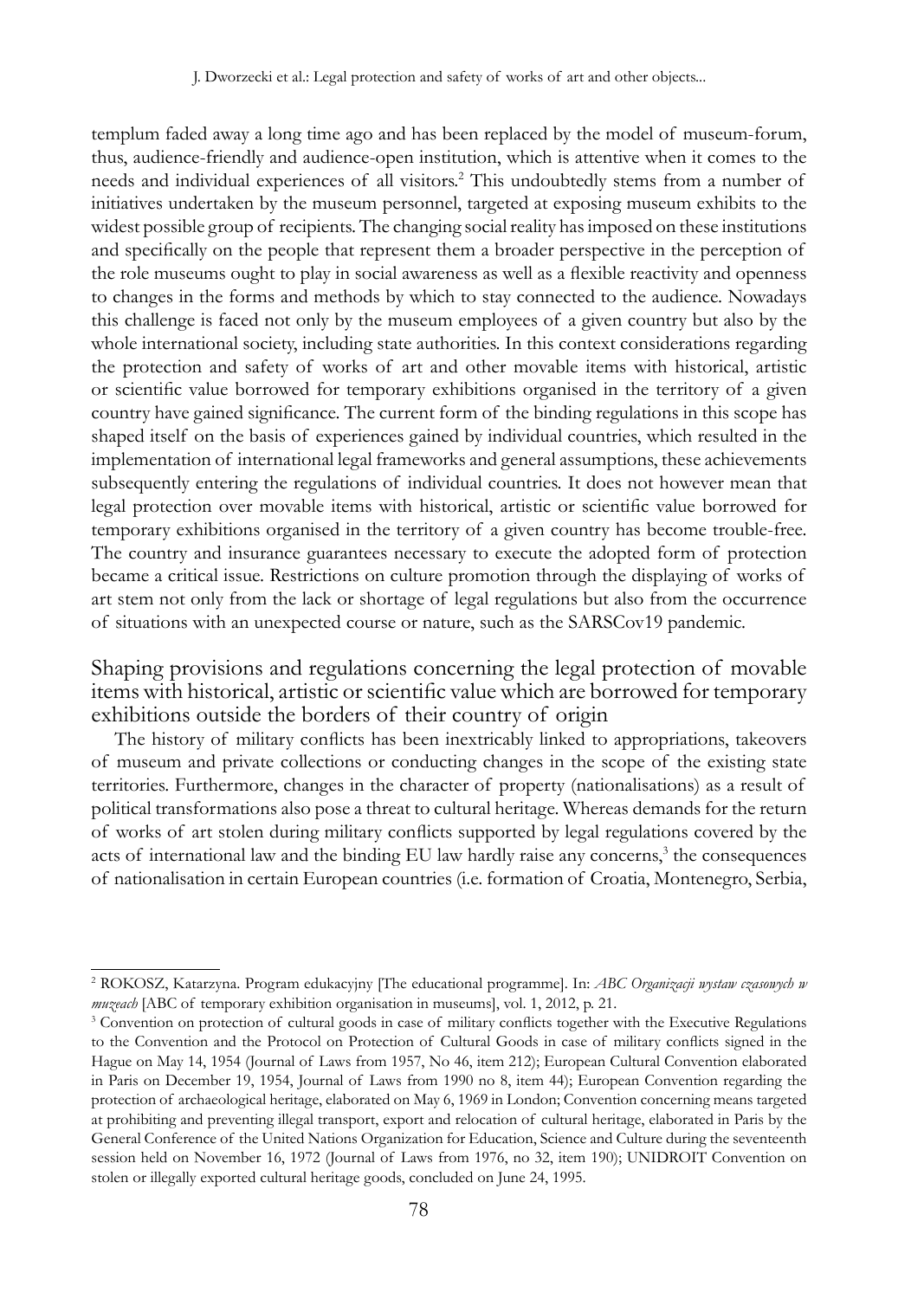Slovenia in 1991) have triggered almost unresolvable political-ownership issues.<sup>4</sup>

In January 2008 Russia cancelled the exhibition "…from Russia: French and Russian painting works of art 1870–1925" which should have commenced at the end of January at the Royal Art Academy in London. Russian authorities justified their decision with fear, indicating British law as not protecting the paintings against claims on the side of the successors of former owners from whom the Soviet authorities had taken away these works of art during the October Revolution of 1917.<sup>5</sup> The Russian side rejected the arguments made by the British authorities whereby it was noted that international law protects the works of art borrowed abroad against confiscation. As a result, the British government was forced to introduce additional provisions designated to protect the paintings against all lawsuits and excluding their withholding even for one day.

In 2012, Poland found itself in a similar situation, when the Czech Ministry of Culture, in fear of confiscation, did not allow the export to Warsaw of the exhibition "Europa Jagellonica" presenting the most precious items and works of art of such artists as Albrecht Duerer, Lucas Cranach Starszy, Veit Stoss and Master Paul from Levoca. The goal of the exhibition was to present the social, political and economic processes of the era during the times of the Jagiellonian reign in Poland, the Czech Republic and Hungary.<sup>6</sup> This situation as well as other similar ones led the Polish authorities into believing that there is a necessity to ensure the protection of foreign works of art that are transported into Poland as part of international exhibition borrowings.

Undoubtedly, the present legal state both with respect to the procedure of "borrowing" a work of art senseu stricte and the insurance procedure in this scope is a result of a number of actions on an international scale, targeted at securing the works of art on the one hand and consolidating the procedures on the other. Hence, the adoption of principles elaborated by the International Council of Museums gathered in the Code of Ethics of ICOM.<sup>7</sup> The provisions of the Code indicate that "If there are no formulated rules in a given country, it may apply for the issuance of a Directive of Proceeding to the Secretary Office of ICOM, national ICOM committee or relevant international committee of ICOM. National organizations and specialized organizations involved in museum activity are advised to form supplementary rules based on this code."8 

The international community undertook certain individual initiatives in the above scope, an example of this being France in 1994,<sup>9</sup> and five years later, statutory protection against

<sup>4</sup> Regulation of the Council of the European Union 3911/92 on December 9, 1992 no. 395 Council Directive no. 93/7/EEG of March 15, 1993 regarding return of cultural goods exported in breach of the law from the territory of the Member State (Official Journal of March 30, 1993 establishing provisions for the purpose of implementing the Council Regulation (EEG) No 3911/92 regarding exporting cultural goods (Official Journal from 1993 no. 77); Regulation of the Council (EC) No 116/2009 of December 18, 2008 regarding exporting cultural goods (Official Journal Of EU from 2009, no 39).

<sup>5</sup> Source: https://wyborcza.pl/7,75399,4804377.html (accessed June 25, 2021).

<sup>6</sup> Source: https://dzieje.pl/kultura-i-sztuka/czechy-nie-wysla-27-dziel-do-polski-na-wystawe-europa-jagellonica (accessed June 25, 2021).

<sup>7</sup> WALTOŚ, Stanisław. Kodeks Etyki ICOM dla Muzeów [ICOM Codex of Ethics for Museums], Warsaw: Wolters Kluwer, 2009, pp. 11–14.

<sup>8</sup> WALTOŚ, Stanisław. Kodeks Etyki ICOM dla Muzeów [ICOM Codex of Ethics for Museums], Warsaw: Wolters Kluwer, 2009, p. 10.

<sup>9</sup> Law no. 94-679 of August 8, 1994, Article 61. Source: https://www.legifrance.gouv.fr/loda/article\_lc/ LEGIARTI000006698549 (accessed 28 June 2021).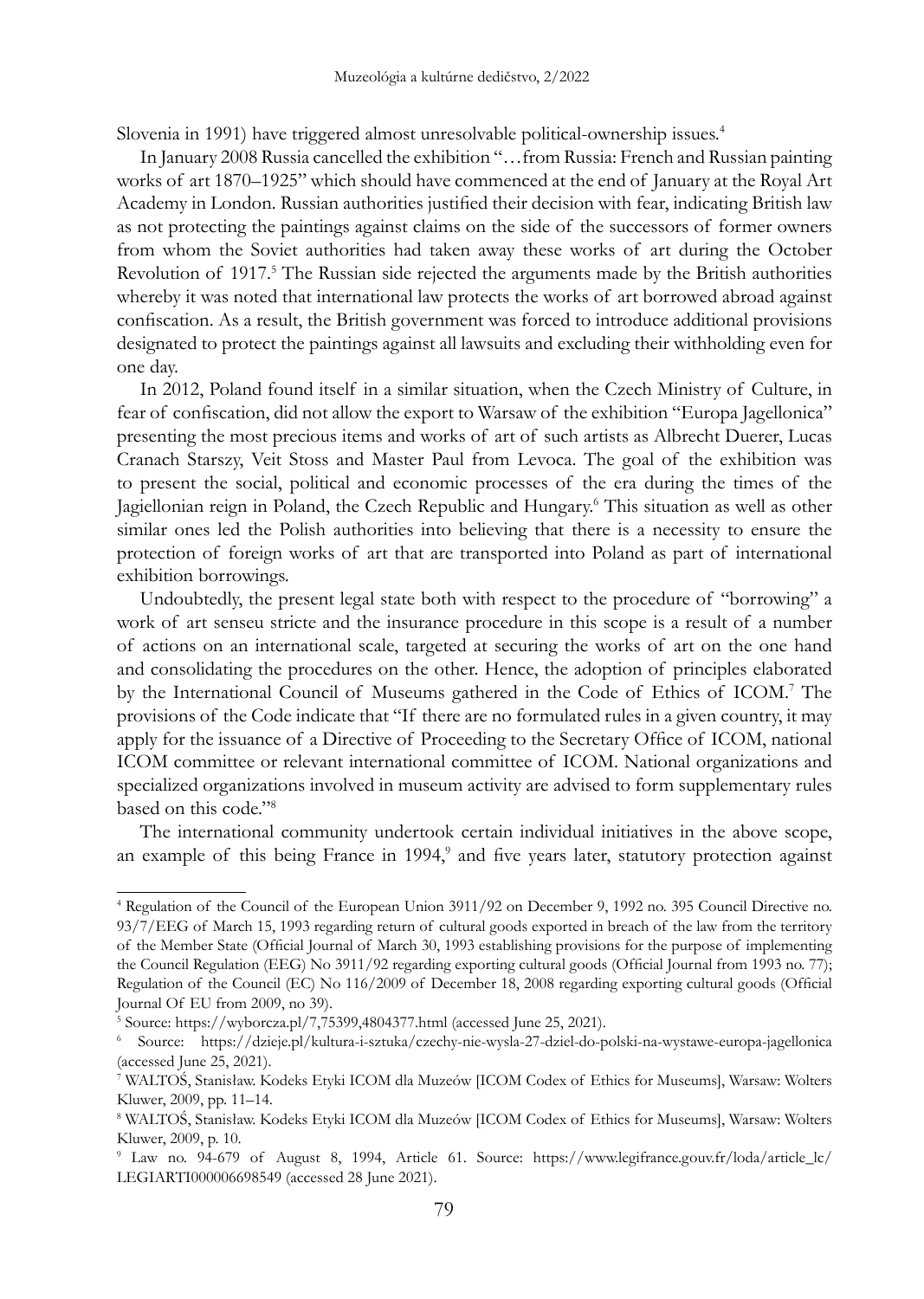confiscation was introduced in Germany.10 Similar regulations were adopted in 2002 in Belgium and,<sup>11</sup> a year later, in Austria.<sup>12</sup> In 2005, a regulation protecting against confiscation was adopted in Switzerland and a year after that in Romania.13 The same solutions were introduced in 2007 in Great Britain<sup>14</sup> and in Israel.<sup>15</sup> Some EU member states, such as Lithuania and Estonia, have implemented protection measures against confiscation while not forming separate acts but rather including proper provisions in the Civil Code.<sup>16</sup> Furthermore, actions of the international community as part of the Mobility of Collection programme deserve special attention.

The subject of increasing the mobility of collections has been on the common EU cultural agenda since the Greek presidency in 2003 and has been addressed in a number of conferences held in the Netherlands, the United Kingdom, Finland and Germany. In 2005, the expert report *Lending to Europe* was published. The report identified obstacles to the exchange of cultural moveable heritage between the member states of the European Union. The report and the conferences resulted in *The Action Plan for the EU Promotion of Museum Collections' Mobility and Loan Standards* (2006). In 2006, during the Finnish Presidency, working groups were set up to produce standard documents and proposals relating to specific areas of interest. In 2009, the European Commission set up an "Open Method of Coordination" Committee on Collections Mobility which produced its final report in June 2010. Thus, progress has already been made and collections mobility has already gained some momentum. However, the results still need to be worked on and information has to be disseminated in the heritage and museum community.<sup>17</sup>

Obviously, these are not the only legal actions targeted at securing borrowed works of art, though they have shaped the current state of legal regulations and the directions of actions of museum experts from the European Union member states, including Poland.

<sup>10</sup> Gesetz deutschen Kulturgutes gegen Abwanderung, KultSchG. Source: https://www.uni-trier.de/fileadmin/fb5/ inst/IEVR/Arbeitsmaterialien/Staatskirchenrecht/Deutschland/Religionsnormen/Zweiter\_Teil\_Denkmalschutz\_ Kulturgut\_gegen\_Abwanderung.pdf (accessed June 29, 2021).

<sup>&</sup>lt;sup>11</sup> Belgium: The Programme Law of December 24, 2002. However, the Belgian regulation has not been applied since 2004.

<sup>12</sup> Bundesgesetz über die vorübergehende sachliche Immunität von Kulturgut-Leihgaben zum Zweck der öffentlichen Ausstellung".

Source: https://www.ris.bka.gv.at/GeltendeFassung.wxe?Abfrage=Bundesnormen&Gesetzesnummer=20003081 (accessed June 14, 2021).

<sup>&</sup>lt;sup>13</sup> Act 438/27 from 2006 ratifying the UN Convention 2004 59/38 adopted on December 2, 2006

<sup>14</sup> Public Acts 2007 Tribunals Courts and Enforcement Act 2007. Explanation of the principles: https: www. culture.gov. uk/what\_we\_do/cultural\_property/5122.aspx; Copy of Part 6. Tribunals Courts and Enforcement Act: https: www. opsi.gov.uk/acts/acts2007/ukpga\_20070015\_en\_13#pt6; Copy of The Protection of Cultural Objects on Loan (publication and Provision of Information) Regulations 2008; https: www.opsi.gov.uk/si/si2008/ uksi\_20081159\_ en\_1; Copy of the State Immunity Act 1978: https: www.opsi.gov.uk/RevisedStatutes/Acts/ ukpga/1978/cukpga\_19780033\_en\_1 (accessed June 25, 2021).

<sup>15</sup> Cultural Assets Loan Law (Limitation of Judicial Authority) z May 1, 2007.

<sup>&</sup>lt;sup>16</sup> Civil Code of the Republic of Lithuania July 18, 2000; VIII-1864; Vilnius, updated on December 16, 2008; XI-65; art. 9

<sup>17</sup> Collections Mobility 2.0-Lending for Europe 21st c., https://www.culture.gov.gr/en/service/SitePages/view. aspx?iID=2366 (accessed June 10, 2021).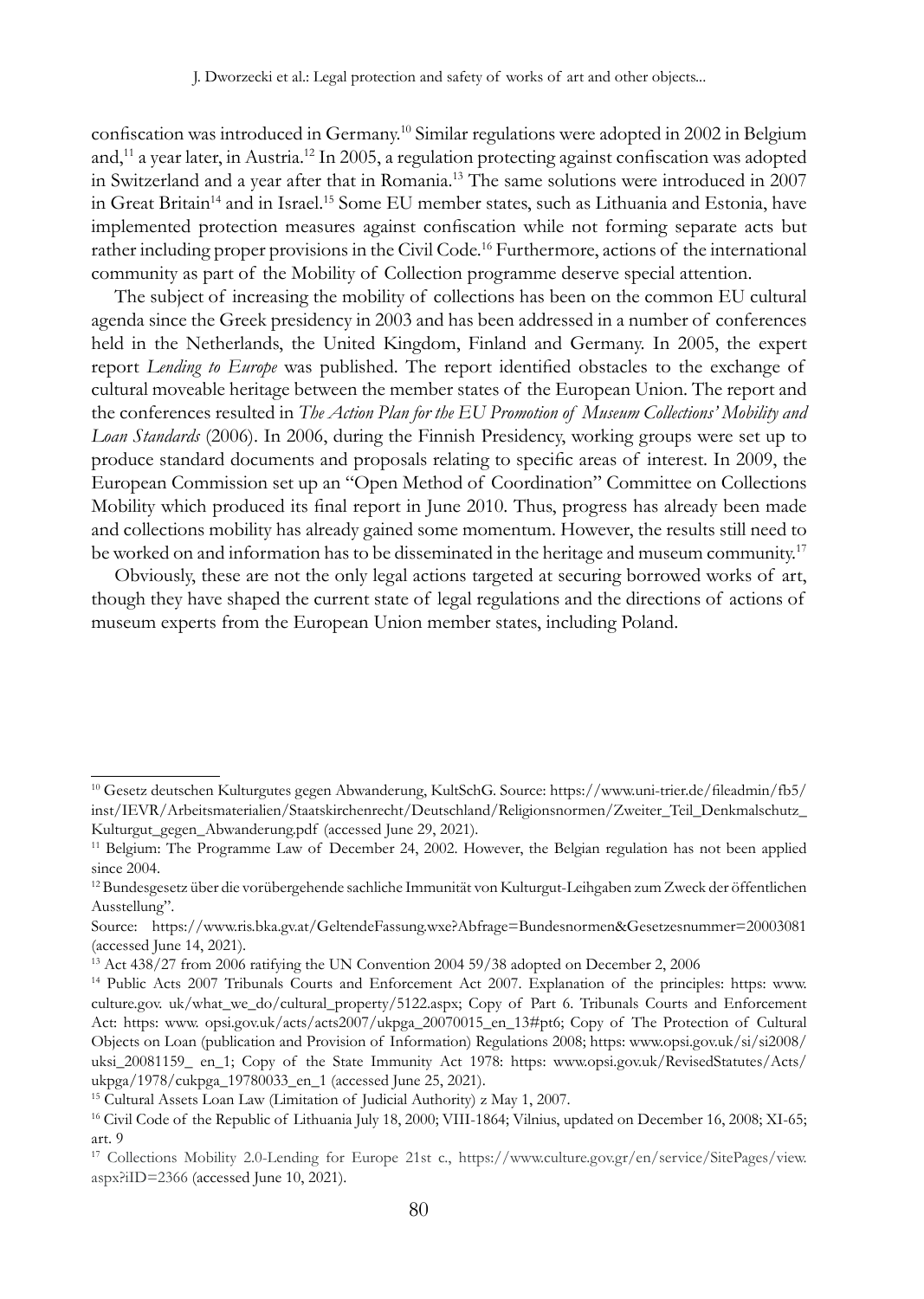Polish regulations in the scope of the legal protection of movable items with historical, artistic or scientific value borrowed for temporary exhibitions organised in the territory of the Republic of Poland

Poland has been an active participant of actions striving to form relevant conditions in order to ensure legal protection over movable items with historical, artistic or scientific value borrowed for temporary exhibitions organised in the territory of the Republic of Poland. It became a necessity which stemmed from historical determinants of the Polish state, combined with political, social and economic shifts throughout the whole of Europe and even the world.

In 2009, the Polish Ministry of Culture and National Heritage undertook, at the request of the Polish National Committee ICOM, works on the preparation of provisions introducing the issue of the protection against confiscation of objects borrowed from abroad by Polish national and self-governmental museums. As pointed out by D. Folga-Długoszewska, "works were long-term, though it was reiterated on a number of occasions that it was crucial to provide protection and smoothness of cultural exchange between Polish and foreign institutions of culture".18 In the opinion of the ministry representatives involved in legal changes, the fast introduction of the necessary regulations was designated to allow the Polish state to realise the commitments specified, among others, in Art. 6 of the Constitution of the Republic of Poland, according to which point 1 States "The Republic of Poland creates conditions of dissemination and equal access to the goods of culture which have been a source of identity for the Polish nation, its persistence and growth", as well as the provision of point 2 that "The Republic of Poland provides help to the Poles residing abroad in maintaining their ties with the national cultural heritage".<sup>19</sup>

In April of 2014, the Polish Sejm commenced legislative works concerning the deregulation of more than one hundred professions. In the framework of these works, the MPs also handled the issue of legal protection over movable items with historical, artistic or scientific value borrowed for temporary exhibitions organised in the territory of the Republic of Poland (the so-called museum immunity). As a consequence of these actions of August 5, 2015 the Act on amending the acts that regulate the conditions of access to certain professions was adopted.<sup>20</sup> In article 5 of this act changes concerning the Act on Museums in force from November 21, 1996 were introduced. An institution of immunity for borrowed objects for the duration of a given exhibition was introduced, prior to the submission of any potential claims raised by third parties. Art. 31 a in its full version adopted the following wording:

1. A movable item with historical, artistic or scientific value, borrowed from abroad for a temporary exhibition organised in the territory of the Republic of Poland, also referred to as "movable item", may be covered by legal protection, if: 1) its transfer into the territory of the Republic of Poland rests in the public interest; 2) it cannot be found within the territory of the Republic of Poland;

<sup>18</sup> FOLGA-JANUSZEWSKA, Dorota. Muzea w Polsce – jakich ustaw potrzebujemy pilnie? The change in the guarantee rules and the implementation of work on the act on securing against confiscation preceded by the act on the examination of origin [Museums in Poland – what laws do we need urgently? The change in the guarantee rules and the implementation of work on the act on securing against confiscation preceded by the act on the examination of origin]. In: SZAFRAŃSKI, Wojciech. ZALASIŃSKA, K. (eds.) Prawna ochrona dziedzictwa kulturowego [Legal protection of cultural heritage], Poznań: Wydawnictwo Poznańskie, 2009, pp. 93–103.

<sup>&</sup>lt;sup>19</sup> The Constitution of the Republic of Poland of April 2, 1997, adopted by the National Assembly on April 2, 1997, adopted by the Nation in a constitutional referendum on May 25, 1997, signed by the President of the Republic of Poland on July 16, 1997. (GOV Official Journal 1997 no. 78 item 483).

<sup>&</sup>lt;sup>20</sup> Act of August 5, 2015 on amending acts that regulate conditions of access to performing certain professions (Journal of Laws from September 30, 2015 item 1505).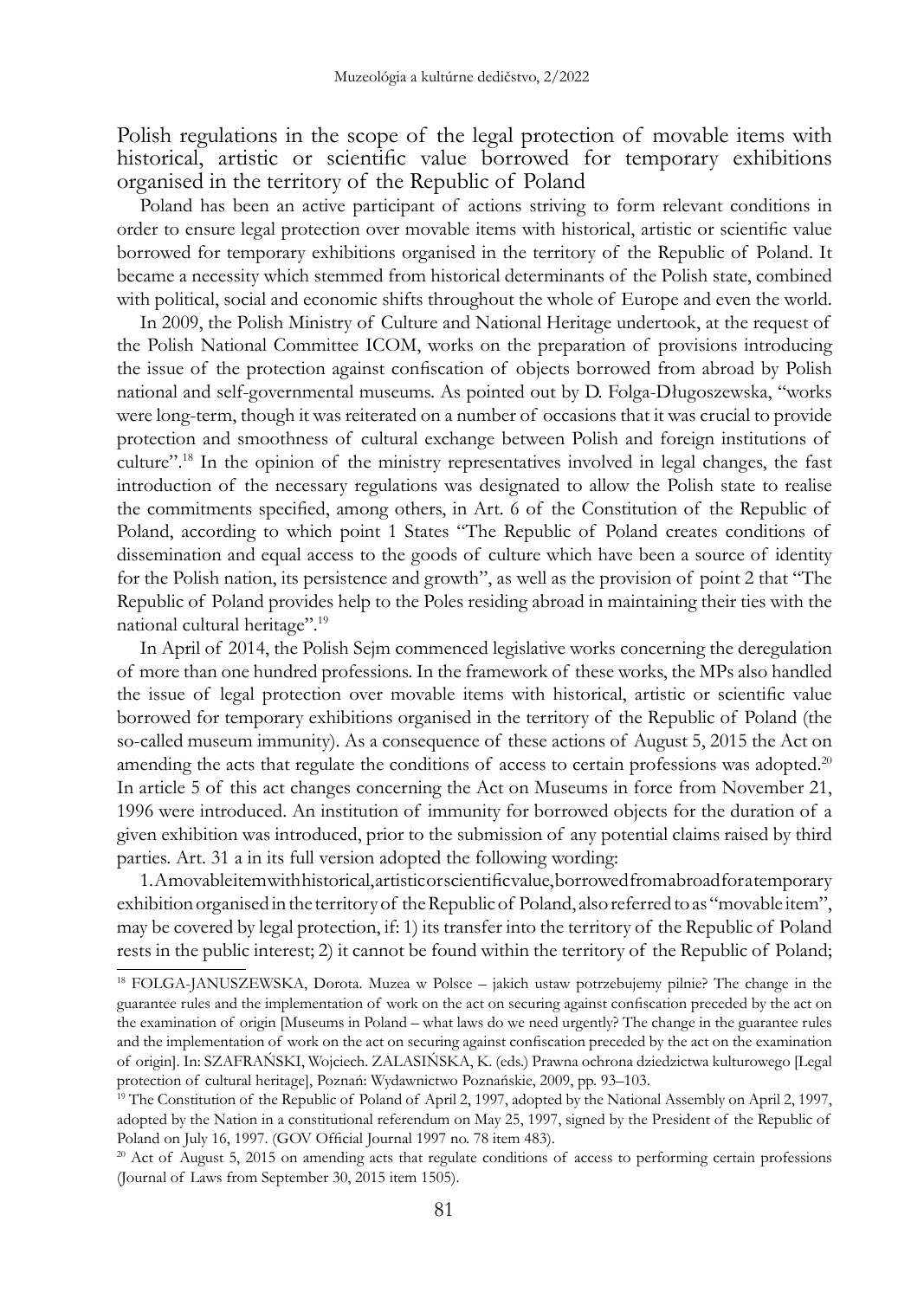3) its transfer to the territory of the Republic of Poland complies with the law; 4) it was not transported from the territory of the Republic of Poland illegally; 5) the organisation of a temporary exhibition without covering this item with legal protection would not be possible or would result in not proportionally high costs of its exhibition towards the costs of exhibition organisation; 6) the temporary exhibition will be organised by: a) an institution of culture in the meaning of the Act of October 25, 1991 on organising and conducting cultural activities or b) a museum that is not a cultural institution, entered into the list referred to in art. 5b paragraph 1 – further referred to as "exhibition organiser".

The above legal regulations set the directions of the protection procedure towards movable items with historical, artistic or scientific value that are borrowed from abroad for a temporary exhibition organised in the territory of the Republic of Poland. Implementing acts were subsequently adopted directly to the above-specified acts in the form of regulations, such as:

- Regulation of the Minister of Culture and National Heritage of October 14, 2015 regarding a request for coverage with legal protection of movable items with historical, artistic or scientific value, borrowed from abroad for a temporary exhibition organised within the territory of the Republic of Poland;<sup>21</sup>
- Regulation of the Minister of Culture and National Heritage of October 14, 2015 regarding the notification template regarding the export to the territory of the Republic of Poland and notification template regarding the export out of the territory of the Republic of Poland of a movable item of historical, artistic or scientific value, borrowed from abroad for a temporary exhibition organised within the territory of the Republic of Poland covered by legal protection;<sup>22</sup>
- • Regulation of the Minister of Culture and National Heritage of October 14, 2015 regarding the registration card of a movable item with historical, artistic or scientific value, borrowed from abroad for a temporary exhibition organised within the territory of the Republic of Poland covered by legal protection.<sup>23</sup>

### State Treasury guarantee versus commercial insurance

An issue that ought to be discussed in the context of the protection of borrowed works of art is that of insuring such items as well as their coverage with State Treasury guarantees. The growing costs of exhibitions, rentals and the maintenance of museums have led to the issues around insuring borrowed objects and, in particular, expanding insurance in the form of state guarantees being presented from a slightly different angle. Mobility of museums has been intrinsically linked with the necessity to secure the material interest of the party which displays the museum items in case of the occurrence of a random event resulting in damage to, or the deterioration or theft of the loaned objects. A substantial increase of accident risk

<sup>&</sup>lt;sup>21</sup> Regulation of the Minister of Culture and National Heritage of October 14, 2015 on request for coverage with legal protection of movable items with historical, artistic or scientific value, borrowed from abroad for a temporary exhibition organised within the territory of the Republic of Poland (Journal of Laws from 2015, item 1749).

 $22$  Regulation of the Minister of Culture and National Heritage of October 14, 2015 regarding notification template regarding import to the territory of the Republic of Poland and notification template regarding export out of the territory of the Republic of Poland of a movable item of historical, artistic or scientific value, borrowed from abroad for a temporary exhibition organised within the territory of the Republic of Poland (Journal of from 2015, item 1769).

<sup>&</sup>lt;sup>23</sup> Regulation of the Minister of Culture and National Heritage of October 14, 2015 regarding registration card of a movable item with historical, artistic or scientific value, borrowed from abroad for a temporary exhibition organised within the territory of the Republic of Poland covered by legal protection (Journal of Laws from 2015, item 1719).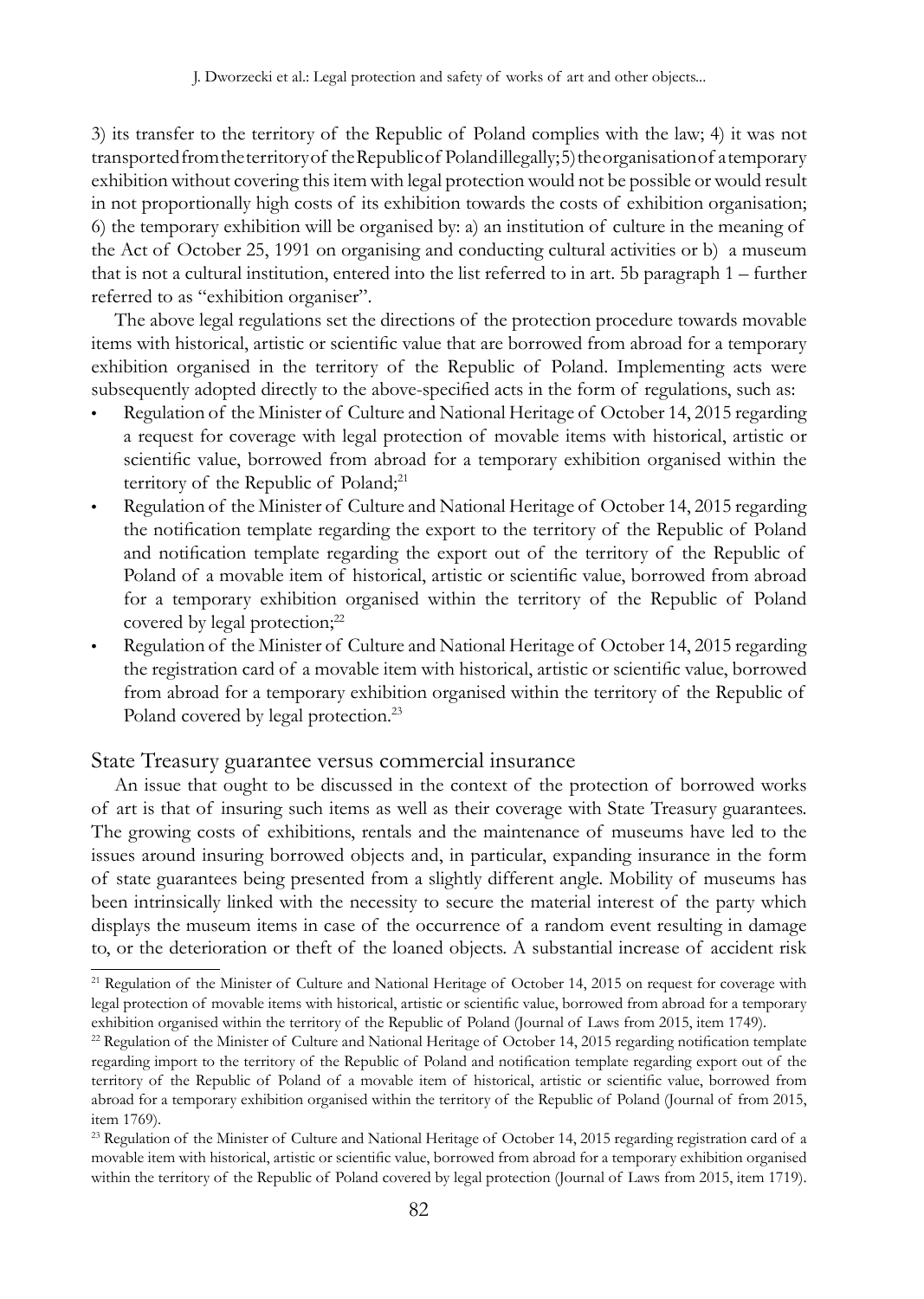appears in the course of international borrowing while the museum objects travel across large distances by various means of transport.<sup>24</sup> Furthermore, the practice of introducing sureties on the side of the State Treasury has triggered a change in the principle of their granting to the minimum insurance value of borrowed objects, from the level of which the guarantee amount was calculated. In pursuit of savings, many organisers of exhibitions have undertaken attempts to borrow works of art without insuring them while at the same time concluding the so-called agreements of "interinstitutional trust". This form of mutual regulations has not however been adopted and commercial insurance has become the most frequently applied solution, which due to the extensive nature of costs, absorbs a large part of the public funds designated for the realisation of exhibitions.25

In the Polish legal system both a surety and insurance constitute an institution in the scope of civil law. The institution of surety was regulated by Articles 876–887 of the Act of April 23, 1964 on Civil Code.<sup>26</sup> In accordance with Art. 216 of the Constitution of the Polish Republic the principles and mode of granting financial sureties by the Polish state must be specified in a legal act. The realisation of such construed obligation is encompassed by the Act of May 8, 1997 on sureties and guarantees provided by the State Treasury and some legal entities.<sup>27</sup> In accordance with its provisions, the Council of Ministers may grant sureties to non-residents (that is, foreign entities) for payments of compensations on account of damages, destructions or thefts of unsecured exhibition objects in Poland, the owners or authorised holders of which are non-residents. The total value of exhibition items must exceed the equivalent of 500,000 euros. Such a surety is granted at the request of the exhibition organiser which must be submitted to the relevant minister for culture and national heritage matters who subsequently recommends the request to the Council of Ministers. The request is elaborated on the basis of the Regulation of the Council of Ministers from June 8, 2012 on granting sureties or guarantees and the mode of granting sureties and guarantees by the State Treasury.<sup>28</sup>

Yet another possibility within Polish law is so-called commercial insurance. Foreign exhibitions usually possess governmental guarantees and this takes away some liability from the insurance companies. Besides, the scope of protection of the works of art borrowed from a foreign country is quite large. Further, it is often combined with a visit of foreign insurance specialists in Poland and the elaboration of special reports regarding the requirements concerning protection for a given exhibition.<sup>29</sup>

Polish national museums with small budgets at their disposal usually solely purchase the insurance for the most precious works of art. In fact, solely the largest cultural institutions and organisations can afford to insure works of art and other items with historical or scientific value,

<sup>24</sup> GREDKA, Iwona. State Treasury sureties and commercial insurance: comparative analysis. In: *Muzealnictwo* vol. 54, 2013, pp. 234–239.

<sup>25</sup> FOLGA-JANUSZEWSKA, Dorota. Subject areas and recommendations. In: DE LEEUW, Ronald. ACIDINI, Cristina. BERG, Kristian. FOLGA-JANUSZEWSKA, Dorota. HARTUNG, Harald. KVIETKAUSKAS, Rolandas. MATASSA, Freda. RAPETTI, Rodolphe. SCHAUERTE, Günther. WÄRE, Ritva. (eds) *Lending to Europe: Recommendations on collection mobility for European museums*. Rotterdam: Tripiti, 2005, pp. 11–13.

<sup>&</sup>lt;sup>26</sup> Act of April 23, 1964 on Civil Code (Journal of Laws from 1964 number 16, item 93 as amended).

<sup>&</sup>lt;sup>27</sup> Act of May 8, 1997 on sureties and guarantees granted by the State Treasury and some legal entities (Journal of Laws from 1997 number 79, item 484).

<sup>&</sup>lt;sup>28</sup> Regulation of the Council of Ministers of June 8, 2012 on applying for granting sureties or guarantees and the mode of granting sureties and guarantees by the State Treasury (Official Journal 2012, item 675).

<sup>29</sup> Source: https://www.parkiet.com/gospodarka/art25998351-dzielo-sztuki-pod-ochrona (accessed March 20, 2021).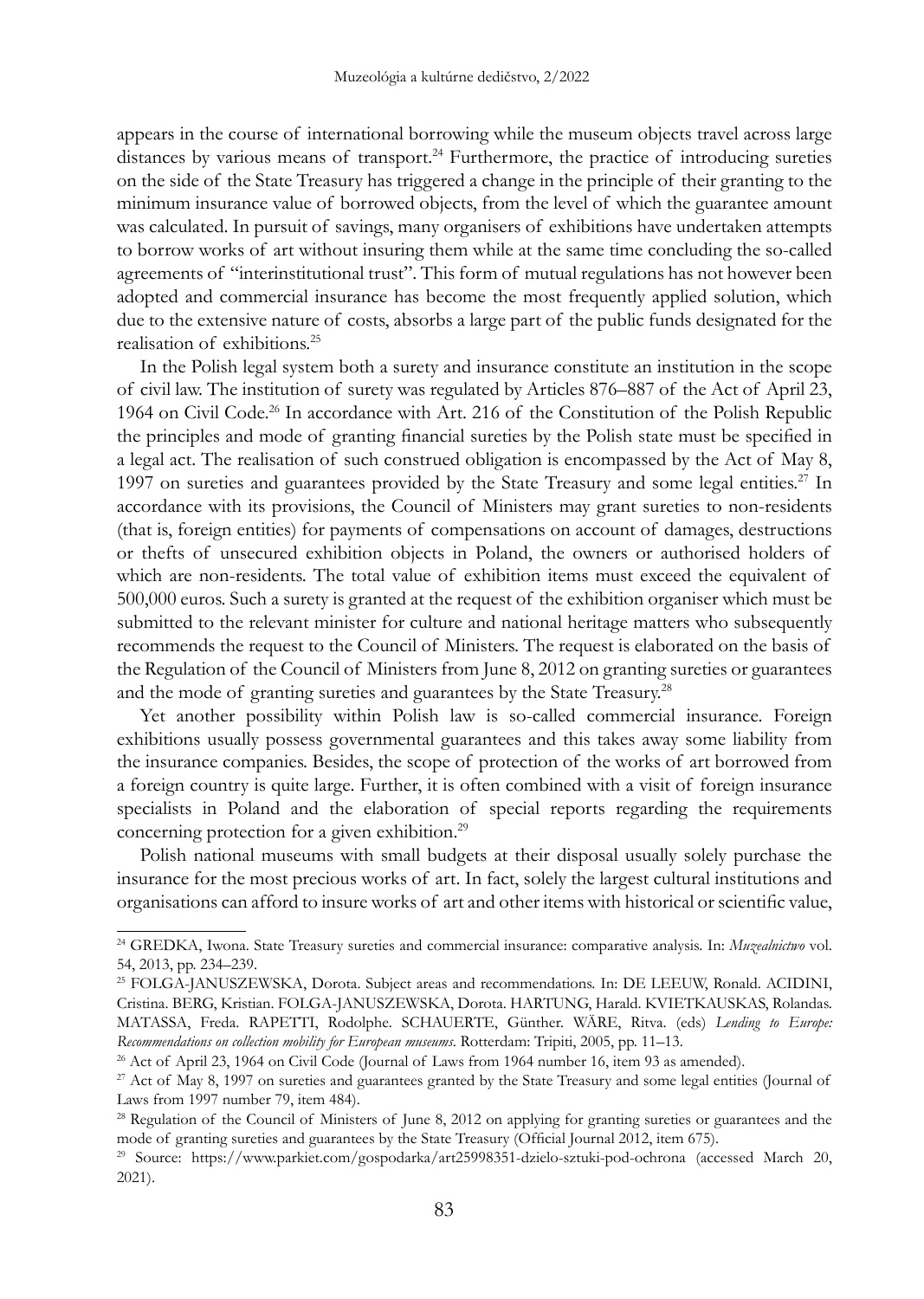which are addressed by the insurance companies as significant risk-bearing works of art. Due to the above-described risk carried by the legal protection of movable items with historical, artistic or scientific value borrowed from abroad for temporary exhibitions organised in the territory of Poland, one of the insurance companies organising insurance policies of museum exhibits is Powszechny Zakład Ubezpieczeń SA. The insurance procedure concerning the discussed exhibits was specified in the General Terms and Conditions of Insurance for Exhibitions and Fairs Experts adopted on October, 24 2016 by way of resolution of the Management Board of Powszechny Zakład Ubezpieczeń SA.30

Powszechny Zakład Ubezpieczeń SA, which is the largest Polish insurance company, holds state treasury guarantees covering the entire scope of its business as well as three types of offered insurance policies dedicated to the sector of works of art, including:

insurance during transport to an exhibition or art fairs – in Poland and abroad (offered in five scopes);

- insurance against fire and other natural disasters during storage and exposition;
- insurance against theft with burglary and robbery during storage and exposition.

In accordance with the content of  $\S$  3 of the General Terms and Conditions of Insurance for works of art and museum exhibits offered by Powszechny Zakład Ubezpieczeń SA, this insurance covers museum exhibits, exhibition and trade items specified contractually indicated by the insurer, encompassing museum exhibits, exhibition and fair items, including works of art, artistic goods and industrial goods, referred to as "property", presented during exhibitions or fairs in the country or abroad.

One should point out that property the transport or import into Poland of which is prohibited cannot constitute the subject of insurance unless such prohibition does not concern the insured property as per the date of insurance agreement conclusion. Importantly, the insurance sum for a work of art or for another property valuable from the perspective of national heritage specifies the insured item based on the value of insurance subject at the time of its submission for insurance purposes. The insurance sum may be specified according to the replacement value, accounting gross value or factual value. Upon request of the insurance company with regards to the works of art, the insurance sum towards a property may be specified according to the purchase price, replacement value or market value. Furthermore, the insurance sum cannot exceed the value of insurance subject and if the contractually agreed insurance sum exceeds the value of the insurance subject (overinsurance), then Powszechny Zakład Ubezpieczeń SA is responsible for damages solely up to the value of the insurance subject. In case of underinsurance, that is, when the contractually agreed insurance sum is lower than the value of the insurance subject, Powszechny Zakład Ubezpieczeń SA bears responsibility for damages up to the level at which the insurance sum differs from the value of the insurance subject. What is more, if during the period of insurance coverage an increase in the value of insured works of art occurs, the insuring entity may, in agreement with the insurer, increase the insurance sum pursuant to the payment of an additional insurance premium. Undoubtedly, the insurer envisaged a number of conditions that exclude or limit the liability of Powszechny Zakład Ubezpieczeń SA and specified in detail the obligations of the insured party and the insurer which stem from the insurance agreement regarding establishing the level

<sup>30</sup> Resolution No UZ/425/2016 of the Management Board of Powszechny Zakład Ubezpieczeń SA of October 24, 2016 with amendments established by way of resolution No UZ/2015/2018 of July 6, 2018 Source: https://www.pzu.pl/\_fileserver/item/1513542 (accessed March 26, 2021).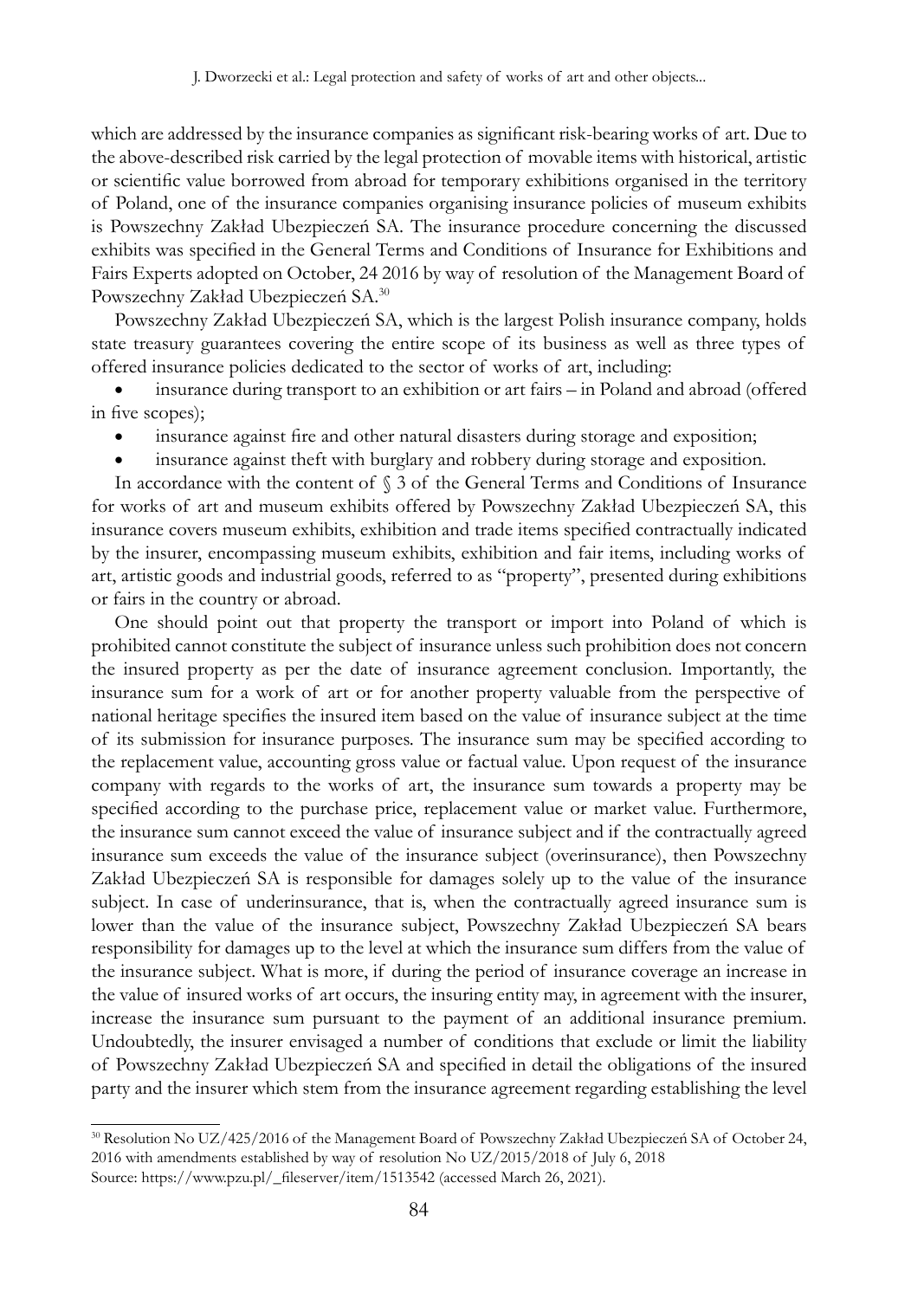of damages, recourse claims etc.

Experts note that one cannot identify a surety agreement with an insurance contract, nor perceive a surety institution directly as a substitute for a commercial insurance provider. One ought to bear in mind that insurances are a manifestation of liability of a guarantee nature, whilst an institution for the provision of compensation for damaged, destroyed or lost exhibition exhibits, as per the Act on guarantees and sureties granted by the State Treasury and some legal entities, is structured as a classic surety and not a guarantee.

# Legal protection of movable items with historical, artistic or scientific value borrowed for a temporary exhibition organised in the territory of the Republic of Poland

Undoubtedly museums have been forced to deal with what has happened since 2020 – that is, SARSCov19 pandemic. The Polish Ministry of Culture and National Heritage and the Chief Sanitary Inspector announced the guidelines for organisers of cultural events during the SARSCov19 pandemic in Poland.<sup>31</sup> Regardless of the restrictions in 2019, 959 museums and museum branches remained active (1.5% more than in 2018) Museums displayed 2,700 exhibitions and organised more than 5,000 temporary exhibitions in the country (including 117 exhibitions from abroad).<sup>32</sup> In 2020, when the SARSCov19 pandemic spread worldwide, 932 museums and museum branches maintained their activities in Poland.33 16.6 million visitors were welcomed. The museums displayed 2,400 exhibitions and organised 3,000 temporary exhibitions in the country (including 41 exhibitions from abroad). 50.9% of museums and museum branches limited their cultural activities due to the SARSCov19 pandemic, that is, temporarily did not display or offer their cultural portfolio to the audience. The majority of entities, however, limited their activities in March (47.0%), thus, in the first month after the introduction of restrictions by the Polish government due to the spread of the virus. Museums realised open-air exhibitions and outdoor events. Almost 19% of Polish museums also reached out with their exhibition offer beyond Polish borders. The majority of them were organised in the Czech Republic, Germany and France.<sup>34</sup> Exhibitions organised in France enjoyed the largest popularity, being visited by a total of more than 85,000 visitors, the aetiology of origin of several exhibited items dating back to the French revolution, drawing reference to the principle of *biens nationaux*. Confiscations undertaken in the period of the French revolution covered most of all church authorities, aristocracy or emigrants and were targeted at enriching the national heritage of the forming republic.<sup>35</sup>

During the pandemic, works of art borrowed from the foreign museum centres that were used during temporary exhibitions organised in Poland were covered by legal protection of movable items with historical, artistic or scientific value (the so-called museum immunity). One of such examples of the above-specified museum immunity was the protection of

<sup>31</sup> Source: https://www.gov.pl/web/kultura/wytyczne-dla-organizatorow-imprez-kulturalnych-i-rozrywkowych-wtrakcie-epidemii-wirusa-sars-cov-2-w-polsce (accessed June 22, 2021).

<sup>32</sup> Source: https://stat.gov.pl/obszary-tematyczne/kultura-turystyka-sport/kultura/dzialalnosc-muzeow-w-2019 roku,12,3.html (accessed June 22, 2021).

<sup>&</sup>lt;sup>33</sup> Starting with data from 2020, solely museums that operate on the basis of the statute or bylaws agreed with the relevant minister on culture and protection of natural heritage are referred to as museums, in accordance with Art. 6 of the Act of November 21, 1996 on museums (Journal of Laws from 2012, item 987 as amended).

<sup>34</sup> Source: https://nimoz.pl/dzialalnosc/wydawnictwa/seria-statystyka-muzeow (accessed June 24, 2021).

<sup>35</sup> PROKŮPEK, Marek. Systém řízení francouzských národních muzeí [Management system of French national museums]. In: *Museology and Cultural Heritage*, vol. 5, 2017, Is. 1, p. 160.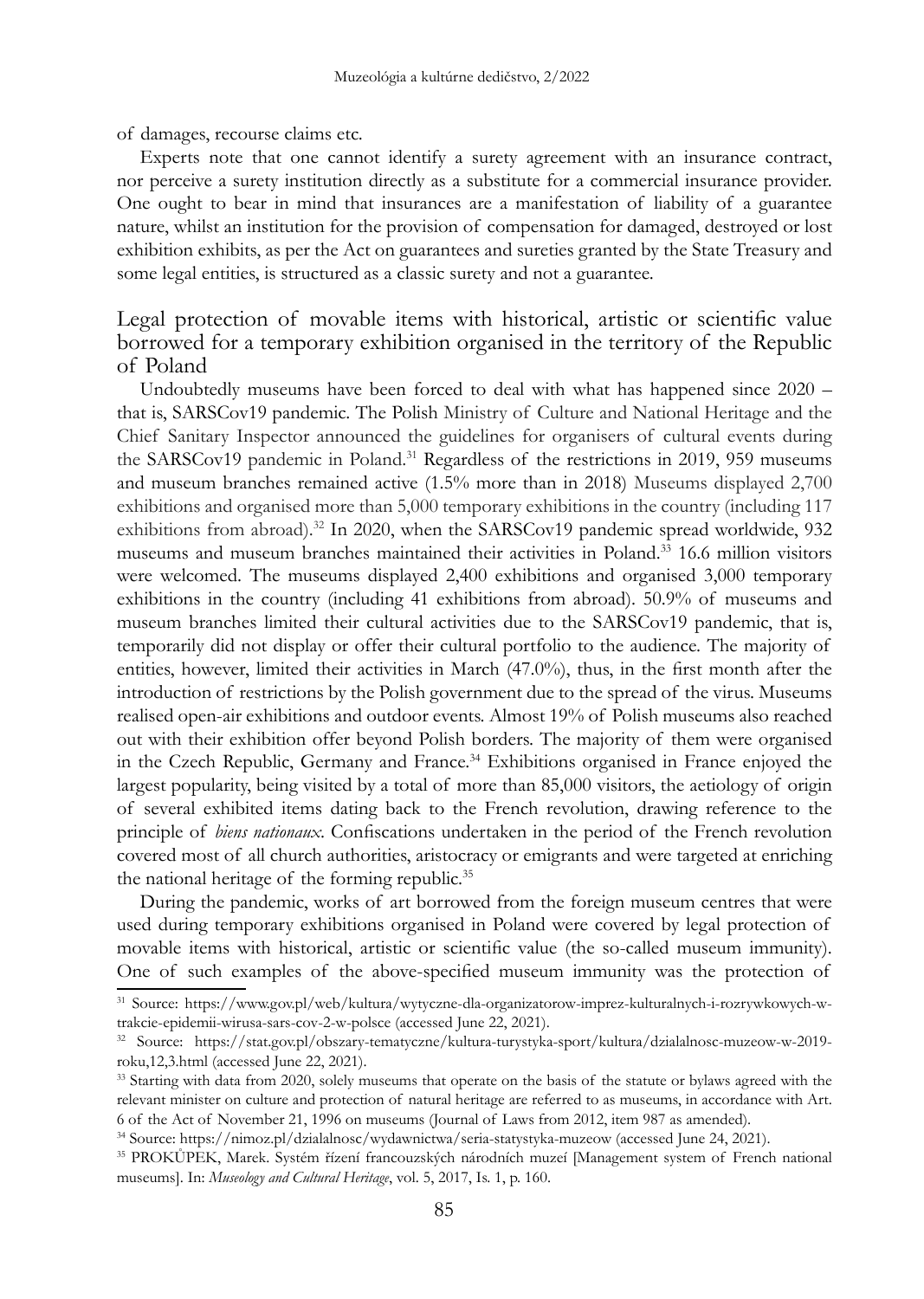museum items borrowed in 2021 from such countries as Germany. It drew reference to the area of functioning of the Royal Residence in the areas of the former Republic of Poland. The document concerning the legal protection of the above-specified collections was signed by the Minister of Culture and Natural Heritage.

### Conclusions

The museum sector constitutes one of the key components supporting the national identity and cultural heritage of every modern society forming an organised statehood. Globalisation and mass communication have contributed to the transformation of the transmission and the role assigned to museums over generations. Thus, bearing in mind the impact of museums on shaping the social identity of citizens forming a state organism, all initiatives that enable the full and broadest possible access to museum resources originating not only from the native country gain particular significance. Activities in this regard ought to constitute a commitment made by the whole international community. Nevertheless, the burden of necessary actions that serve the purpose of familiarising the society with cultural heritage and works of art that originate not only from the area of their own country will always rest on the side of state authorities organising exhibitions or expositions. The legal protection of movable items with historical, artistic or scientific value borrowed for a temporary exhibition organised within the territory of the Republic of Poland is always subjected to assessment by Polish as well as foreign museum experts and insurance specialists as well as Polish citizens striving for museum novelties.

### References

- FOLGA-JANUSZEWSKA, Dorota. Subject areas and recommendations. In: DE LEEUW, Ronald. ACIDINI, Cristina. BERG, Kristian. FOLGA-JANUSZEWSKA, Dorota. HARTUNG, Harald. KVIETKAUSKAS, Rolandas. MATASSA, Freda. RAPETTI, Rodolphe. SCHAUERTE, Günther. WÄRE, Ritva. (eds) *Lending to Europe: Recommendations on collection mobility for European museums*. Rotterdam: Tripiti, 2005, pp. 11–13.
- FOLGA-JANUSZEWSKA, Dorota. Muzea w Polsce jakich ustaw potrzebujemy pilnie? The change in the guarantee rules and the implementation of work on the act on securing against confiscation preceded by the act on the examination of origin [Museums in Poland - what laws do we need urgently? The change in the guarantee rules and the implementation of work on the act on securing against confiscation preceded by the act on the examination of origin]. In: SZAFRAŃSKI, Wojciech. ZALASIŃSKA, K. (eds) Prawna ochrona dziedzictwa kulturowego [Legal protection of cultural heritage]. Poznań: Wydawnictwo Poznańskie, 2009.
- GREDKA, Iwona. State Treasury sureties and commercial insurance: comparative analysis. In: *Muzealnictwo* vol. 54, 2013.
- PROKŮPEK, Marek. Systém řízení francouzských národních muzeí [Management system of French national museums]. In: *Museology and Cultural Heritage*, vol. 5, 2017, Is. 1.
- ROKOSZ, Katarzyna. Program edukacyjny [The educational programme]. In: *ABC Organizacji wystaw czasowych w muzeach* [ABC of temporary exhibition organisation in museums], vol. 1, 2012.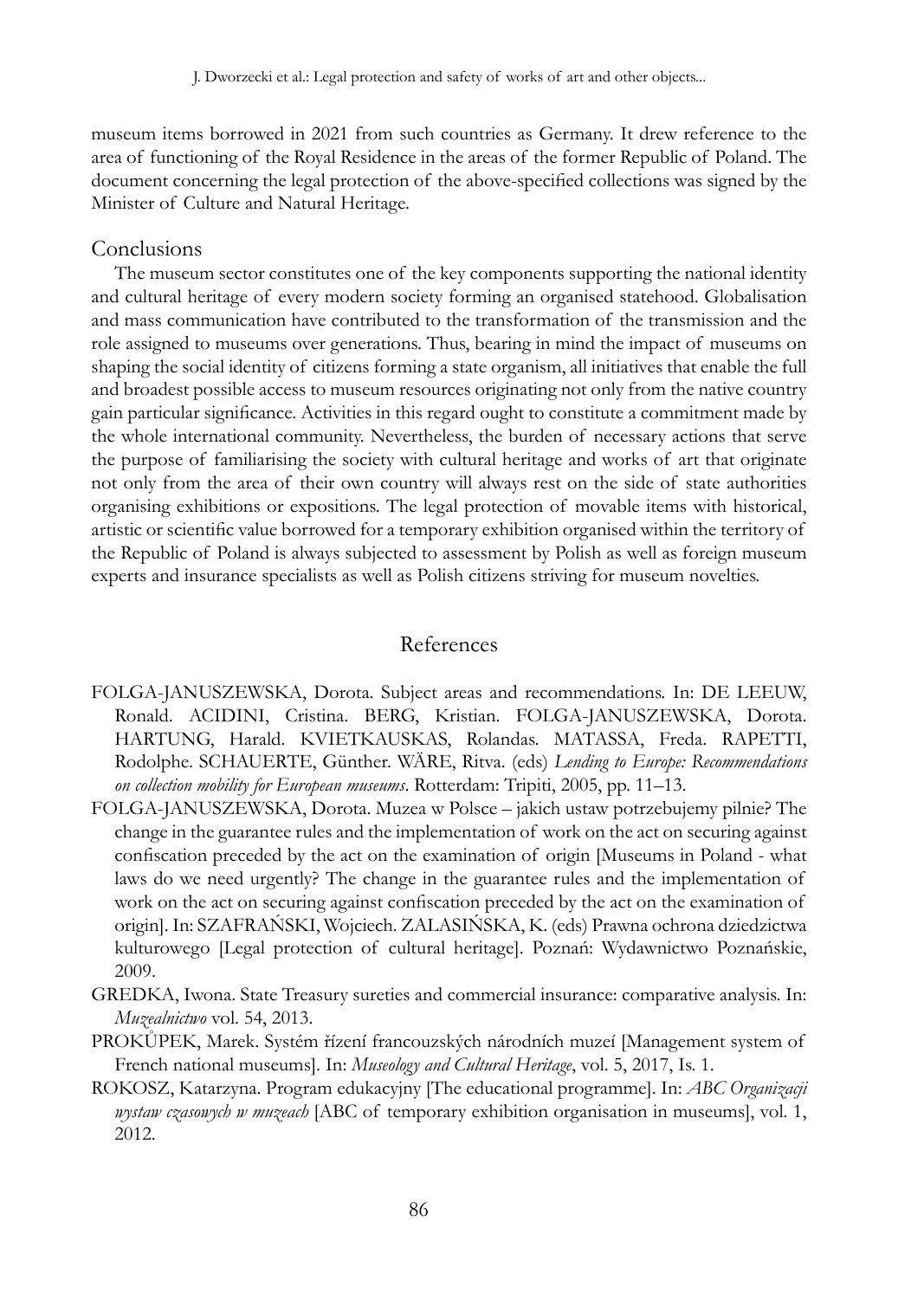- STASIAK, Andrzej. O Potrzebie rewolucji w polskim muzealnictwie XXI wieku [On the need for a revolution in 21st-century Polish museology]. In: STASIAK, Andrzej (eds). *Kultura i turystyka – razem czy oddzielnie?* [Culture and tourism: together or separately?]. Łódź: WSTH Publishing, 2007.
- WALTOŚ, Stanisław. Kodeks Etyki ICOM dla Muzeów [ICOM Codex of Ethics for Museums]. Warsaw: Wolters Kluwer, 2009.

Law regulations

- The Constitution of the Republic of Poland of April 2, 1997, adopted by the National Assembly on April 2, 1997, adopted by the Nation in a constitutional referendum on May 25, 1997, signed by the President of the Republic of Poland on July 16, 1997. (GOV Official Journal 1997 no. 78 item 483).
- Convention on protection of cultural goods in case of military conflicts together with the Executive Regulations to the Convention and the Protocol on Protection of Cultural Goods in case of military conflicts signed in the Hague on May 14, 1954 (Journal of Laws from 1957, No 46, item 212).
- Act of April 23, 1964 on Civil Code (Journal of Laws from 1964 number 16, item 93 as amended).
- European Convention regarding the protection of archaeological heritage, elaborated on May 6, 1969 in London.
- Convention concerning means targeted at prohibiting and preventing illegal transport, export and relocation of cultural heritage, elaborated in Paris by the General Conference of the United Nations Organization for Education, Science and Culture during the seventeenth session held on November 16, 1972 (Journal of Laws from 1976, no 32, item 190).
- European Cultural Convention elaborated in Paris on December 19, 1954, Journal of Laws from 1990 no 8, item 44).
- Regulation of the Council of the European Union 3911/92 on December 9, 1992 no. 395 Council Directive no. 93/7/EEG from March 15, 1993 regarding return of cultural goods exported in breach of the law from the territory of the Member State (Official Journal from March 30, 1993 establishing provisions for the purpose of implementing the Council Regulation (EEG) No 3911/92 regarding exporting cultural goods (Official Journal from 1993 no. 77).
- UNIDROIT Convention on stolen or illegally exported cultural heritage goods, concluded on June 24, 1995.
- Act of November 21, 1996 on museums (Journal of Laws from 2012, item 987 as amended).
- Act of May 8, 1997 on sureties and guarantees granted by the State Treasury and some legal entities (Journal of Laws from 1997 number 79, item 484).
- Cultural Assets Loan Law (Limitation of Judicial Authority) z May 1, 2007.
- Civil Code of the Republic of Lithuania 18 July 2000; VIII-1864; Vilnius, updated on December 16, 2008; XI-65.
- Regulation of the Council (EC) No 116/2009 from December 18, 2008 regarding exporting cultural goods (Official Journal of EU from 2009, no 39).
- Regulation of the Council of Ministers of June 8, 2012 on applying for granting sureties or guarantees and the mode of granting sureties and guarantees by the State Treasury (Official Journal 2012, item 675).